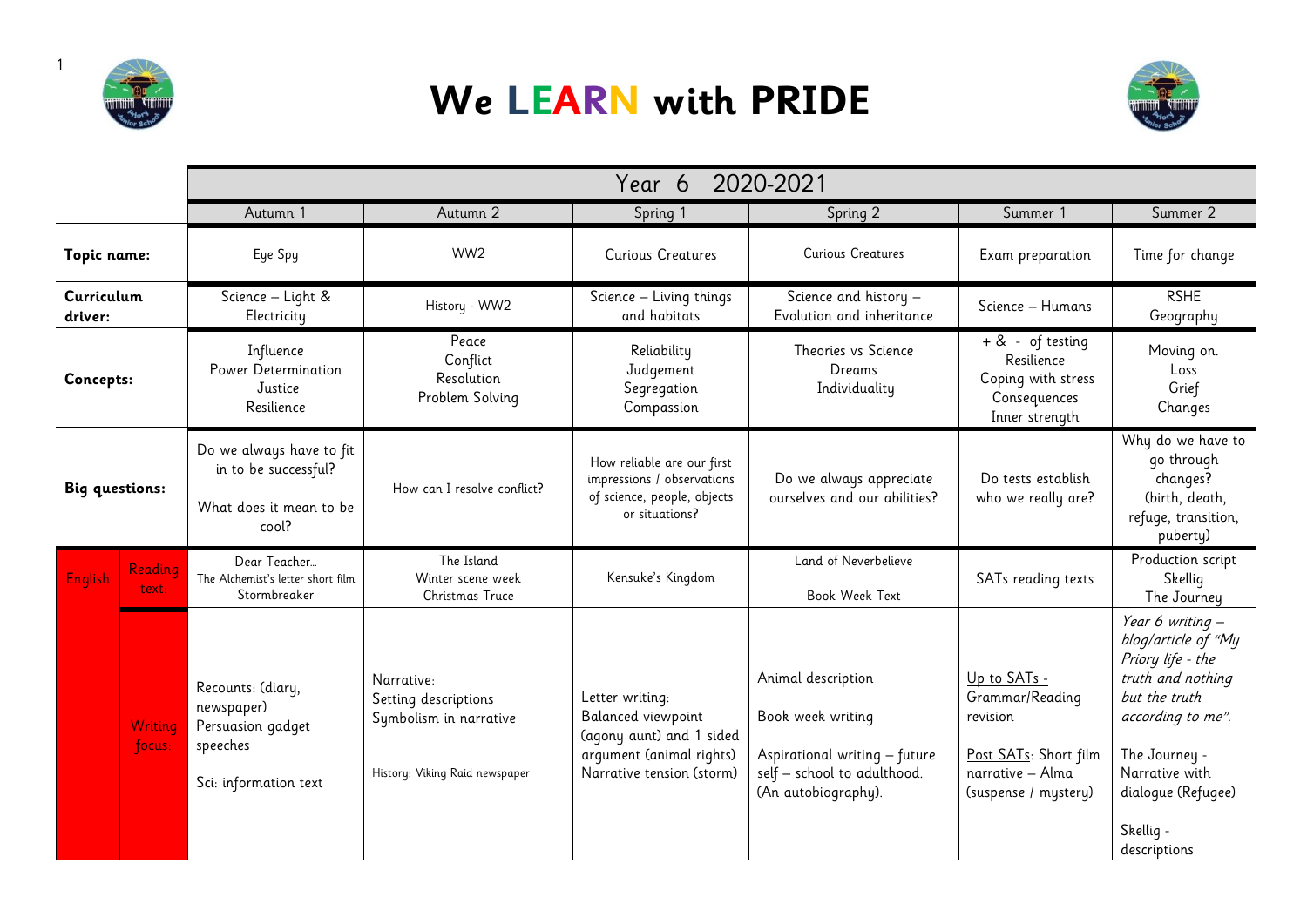| <b>Maths</b> | Place Value<br>Ordering<br>4 operations Long/short                                                                                                                                                                                                                                                                        | All fraction work<br>(Intro to position and<br>direction)                                                                                             | Dividing by 10 100 1000<br><b>FDP</b><br>Conversions (km m etc)                                       | Area perimeter volume<br>Ratio - scale factors<br>Position direction                                                                                                                                  | Properties of shape<br><b>Statistics</b>                                                        | Problem solving<br>Budgeting<br>Year 7 maths<br>transition                                                                                                                                                    |
|--------------|---------------------------------------------------------------------------------------------------------------------------------------------------------------------------------------------------------------------------------------------------------------------------------------------------------------------------|-------------------------------------------------------------------------------------------------------------------------------------------------------|-------------------------------------------------------------------------------------------------------|-------------------------------------------------------------------------------------------------------------------------------------------------------------------------------------------------------|-------------------------------------------------------------------------------------------------|---------------------------------------------------------------------------------------------------------------------------------------------------------------------------------------------------------------|
| Science      | Electrical circuits (links to<br>Crumble)<br>Increase cells<br>Brightness of bulbs<br>Circuit diagrams<br>Light travels, opaque, shadows<br>investigation, periscopes -<br>reflection of light<br>Successful Scientist - dealing<br>with Autism / bullying Did<br>they fit in? Edison.<br>(Autism see things differently) |                                                                                                                                                       | Linnaeus<br>Characteristics of animals and<br>plants<br>Flowering and non-flowering<br>Classification | Darwin<br>Evolution (over time)<br>Suited to environment (beaks)<br>Lived for millions of years (Fossils<br>evidence) Mary Anning<br>Characteristics that make something<br>suited to an environment. | Heart - circulatory system<br>Effects of alcohol and<br>recap RSHE:<br>drugs<br>Diet<br>Fitness | Human lifecycle includes<br>reproduction<br>Puberty / changes                                                                                                                                                 |
| Geography    |                                                                                                                                                                                                                                                                                                                           | Map Work - UK and the rest of<br>Europe<br><b>Place Names</b>                                                                                         |                                                                                                       |                                                                                                                                                                                                       | N/A                                                                                             | World's deserts<br>Third World country<br>comparisons: physical,<br>human resources<br>Local area - trip<br>fieldwork to observe<br>features.<br>Gedling changed over<br>time.<br>Human Physical<br>features. |
| History      | History of light /<br>periscopes and<br>electricity.                                                                                                                                                                                                                                                                      | Why did WW2 start<br>Who were the allies and the axis<br>powers<br><b>Bletchley Park</b><br>Alan Turing and the code<br>breakers<br>Battle of Britain | Linnaeus                                                                                              | Darwin                                                                                                                                                                                                | N/A                                                                                             | N/A                                                                                                                                                                                                           |
| Music        | Don't Stop Believin'<br>(Old Charanga Scheme)                                                                                                                                                                                                                                                                             | Classroom Jazz 2                                                                                                                                      | Music and Identitiy                                                                                   | You've Got a Friend                                                                                                                                                                                   | Happy!                                                                                          | Year 6 production                                                                                                                                                                                             |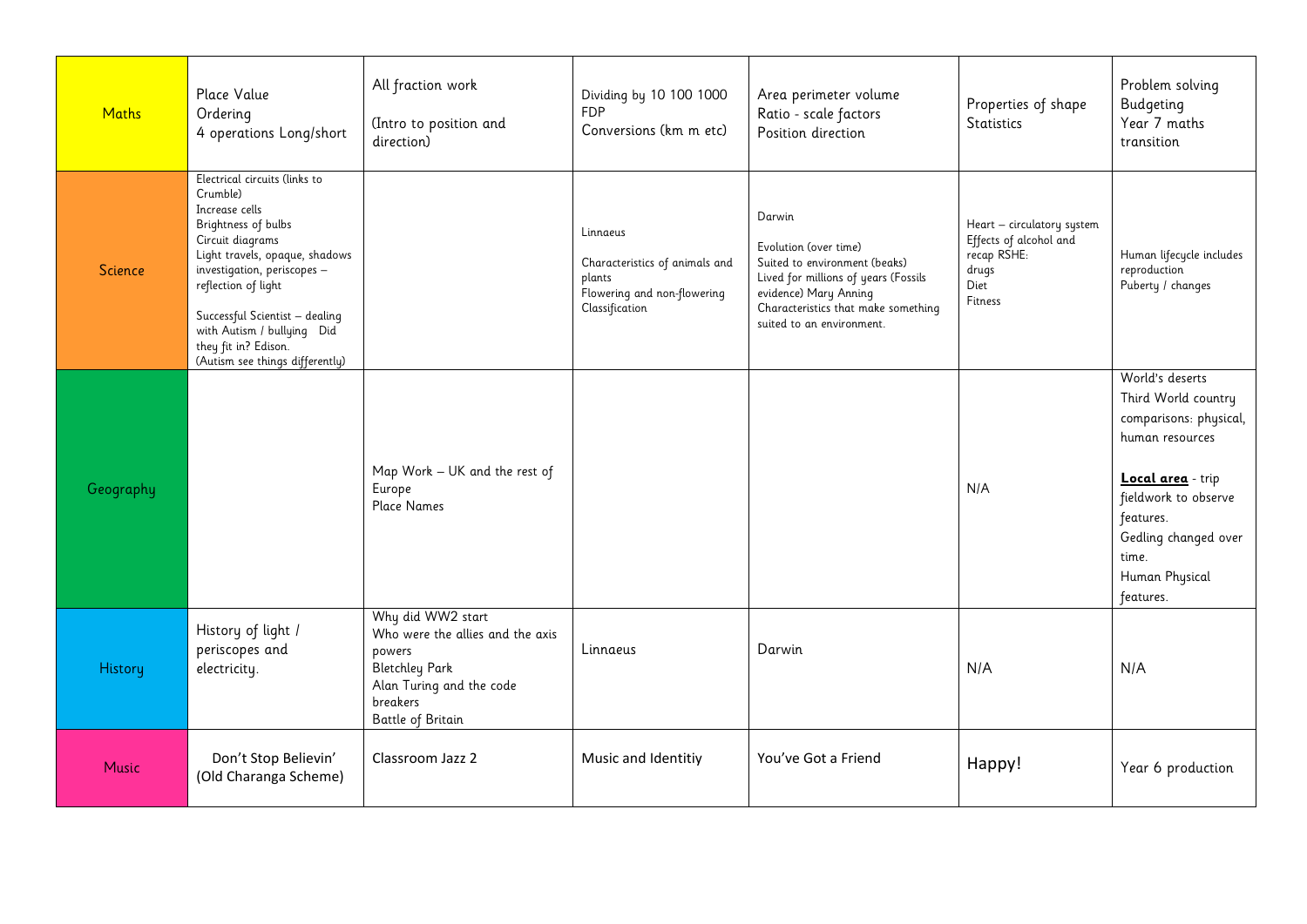| Art       | Sketch book -<br>Sketching pencils<br>Texture<br>Shadows. Light/dark marks<br>Artist study- Escher?                                               | Art and Design skills - Unit 1<br>Kapow                                                                        | Kapow unit??<br>Over printing?<br>Patterns/ prints from<br>nature<br>Animal rights poster?                                                                                                                                                                                                                                                                                                      | <b>Shapes and Crystal</b><br><b>Flowers Activity</b><br>https://barefootcas.org.uk/pro<br>gramme-of-study/use-<br>repetition-programs/ks2-<br>shapes-crystal-flowers-<br>repetition-activity/ | Compare and<br>contrast 2 artists -<br>Van Gogh and<br>Banksy       | Set design                                                                                               |
|-----------|---------------------------------------------------------------------------------------------------------------------------------------------------|----------------------------------------------------------------------------------------------------------------|-------------------------------------------------------------------------------------------------------------------------------------------------------------------------------------------------------------------------------------------------------------------------------------------------------------------------------------------------------------------------------------------------|-----------------------------------------------------------------------------------------------------------------------------------------------------------------------------------------------|---------------------------------------------------------------------|----------------------------------------------------------------------------------------------------------|
| D&T       | Crumble programming -<br>Design the product<br>Alex Rider alarm system<br>Periscopes                                                              | Crumble programming -<br>Make the product.<br>Complete Alex R alarm                                            |                                                                                                                                                                                                                                                                                                                                                                                                 |                                                                                                                                                                                               | N/A                                                                 | <b>Bake Off</b><br>Design, create and<br>package healthy<br>snacks.<br>Budget a healthy<br>meal.         |
| <b>PE</b> | Athletics                                                                                                                                         | Gymnastics                                                                                                     | Dance -<br>Clap dance in teams<br>Anti-bullying dance                                                                                                                                                                                                                                                                                                                                           | Basketball                                                                                                                                                                                    | Cricket                                                             | Tag Rugby                                                                                                |
| I.C.T     | Crumble programming -<br>Basics and design and<br>make a working<br>nightlight by writing<br>algorithms and<br>converting them into a<br>program. | <b>Kapow-Bletchley Park 2</b><br>(Evolution of computers;<br>editing sound recordings for<br>specific purpose) | E-Safety (9th Feb Safer<br>Internet Day)<br><b>Evaluating Digital</b><br>Content - which source<br>do I trust?<br>Fake News - how to<br>spot fake news?<br><b>Kapow-Bletchley Park</b><br>1 (using searching and<br>word processing skills<br>to create a<br>presentation; using<br>programming software<br>to understand hacking<br>relating to computer<br>cracking codes in<br><b>WWII</b> ) | <b>Internet Legends</b>                                                                                                                                                                       | Revision work - online<br>learning<br>Game design using<br>Scratch? | <b>Collect and record</b><br>$data - use survey$<br>monkey to create a<br>survey linked to<br>topic work |
| R.E       | Christianity<br>(God)                                                                                                                             | Christianity<br>(Advent)                                                                                       | Wisdom and Authority<br>(6.1)                                                                                                                                                                                                                                                                                                                                                                   | Worldviews, family and<br>community (6.2)                                                                                                                                                     | Beliefs in action (6.3)                                             | Death and Loss                                                                                           |